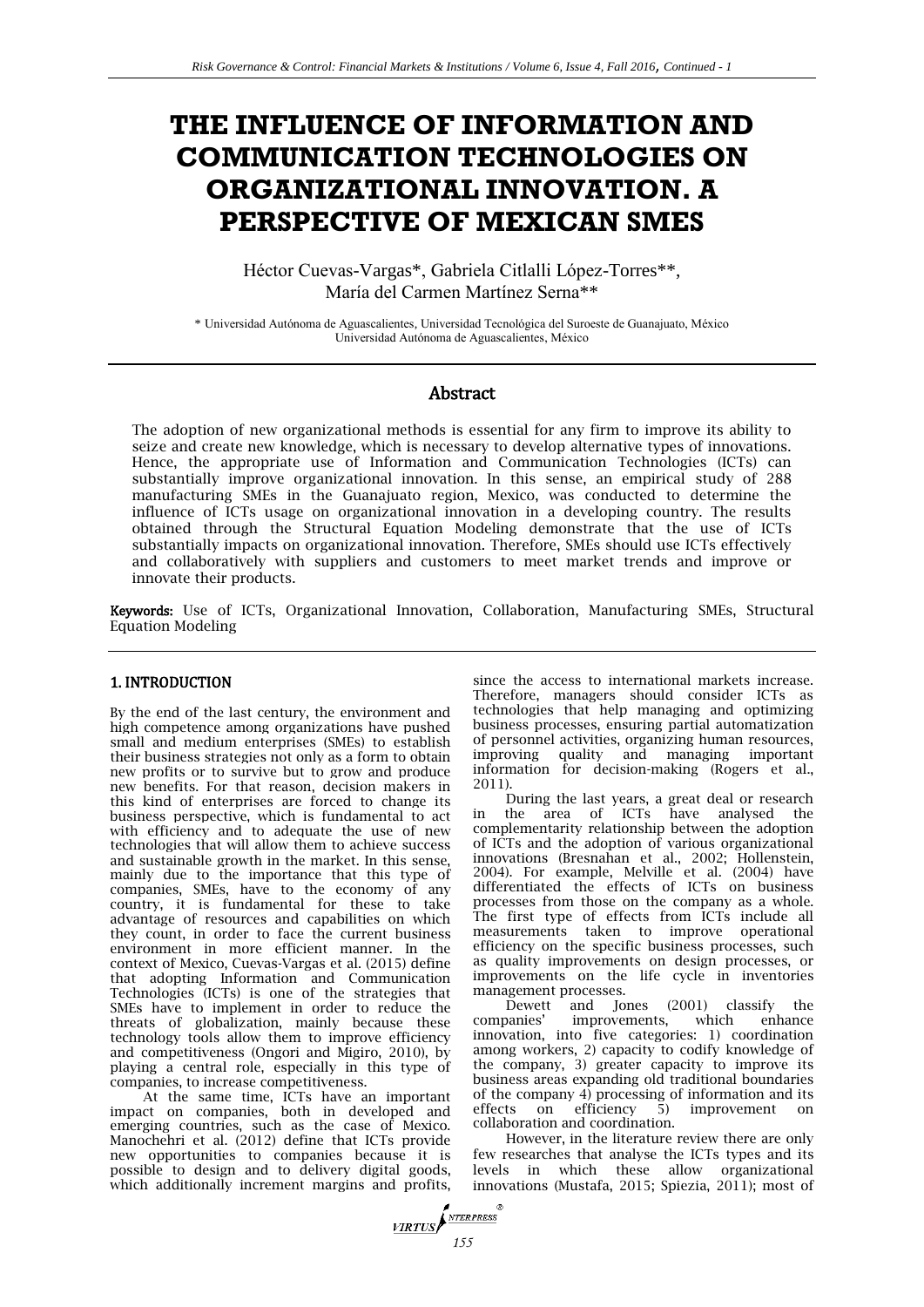the researches are focused only on the relationship between ICTs and business innovation (Brynjolfsson and Hitt, 2000; Cuevas-Vargas et al., 2016; Gago and Rubalcaba, 2007; Spiezia, 2011). Therefore, this paper presents two main contributions. The first is to provide empirical evidence about the existing relationship between ICTs and organizational innovation, in the context of manufacturing SMEs in a developing country, such is the case of Mexico. The second is about the application of a different methodology, which is different from previous researches, including a test of the theoretical model through the validation of constructs, using a Confirmatory Factor Analysis (CFA) and hypothesis testing by Structural Equations Modelling (SEM).

In this sense, the present research work proposed the objective to analyse the influence of ICTs usage on organizational innovation, in manufacturing SMEs in Guanajuato region, Mexico. In consequence, it is important that the researcher question if the use of ICT substantially improves organizational innovation in SMEs and what its implications are. From this, the paper presents an application of a survey to 288 manufacturing SMEs in the Guanajuato region, in México, from October to December 2014. This paper is organized in five sections. First, the introduction followed by the literature review and established hypothesis. Third, the research methodology is explained. Fourth, the results and discussion are offered. Fifth, conclusions, implications, research limitations and future research are presented.

#### 2. LITERATURE REVIEW

This paper's research model is about the relationship of ICTs and organizational innovation in SMEs. In this section the theoretical and empirical arguments are explained that are the basis of this research hypothesis:

## 2.1. Relationship of the Use of ICTs with Organizational Innovation

ICTs are related to the use of hardware devices, software and telecommunications, to store, manipulate, convert, protect, send and receive information (Olifer and Olifer, 2006). Current research suggests that ICTs is a strategic resource that helps companies to find new opportunities in market, with low costs and high probability of success (Shin, 2007). The investigations of Diaz-Chao et al. (2015) propose that in order to SMEs improve its productivity these need public policies that integrally promote ICTs, organizational change, and training to workers and entrepreneurs.

In the current research, there is scientific evidence that indicates that ICTs significantly contribute to efficiency, productivity, and innovation on every company, because the use of ICTs allows production of products in a shorter time, mainly with the support of computing systems. At the same time, there is research defining ICTs' investments as good influences on workforce's productivity and economic growth (Oliner and Sichel, 2004).

Moreover, the OECD Oslo's manual (2005) considers organizational innovation as the application of new methods in a company, which can produce changes in working practices, on work places or on external relationships. Therefore, the adoption of new organizational methods can improve the attitude of the whole company, by adopting this new knowledge and therefore creating new knowledge that can be used to develop another type of innovations. In this sense, Damanpour (1991) defines organizational innovation as the adoption of a new idea or new action in a company. On the other hand, Alasoini (2001) states that organizational innovation not only includes changes in working structures, internal and external functions in the whole organization, but also in the interactions among them.

Therefore, the organizational structure of a company can influence efficiency of innovation activities mainly because the higher level of organizational integration can improve coordination, planning, and implementation of innovation strategies (OECD, 2005). Likewise, organizational innovation is also an important factor that influences quality and innovation strategies (OECD, 2005). Also, organizational innovation is an important factor that improves quality and innovation performance. Consequently, a more flexible company where workers are empowered for decision-making will be more efficient to generate radical innovations.

According to Chandler (1990) managers, workers and other companies' cooperation are the three internal factors considered as key aspects for SMEs' innovation, since a manager in a SME should prioritize the generation and development of new ideas. The human factor is also fundamental for the development of innovation in SMEs, since the more existing communication levels and the fewer formalization levels in general provide the better workers' autonomy. Therefore, compromise can be seen between the worker and the company, which facilitates creativity, and consequently, more participation in the development of innovation. Finally, the creation of collaboration agreements with other companies will allow SMEs to eliminate its barriers, namely, resources scarcity and nonspecialized actives for innovation (Teece, 1986). Hence, cooperation among SMEs becomes a strategic weapon to generate collective networks of knowledge as basis to develop improvements to products, services or processes (Verhees and Meulenberg, 2004).

Based on Seguy et al. (2010) ICTs can affect all levels of the company and can produce changes in the environment of decision takers and actors, mainly through the acquisition and improvement of information, skills and experience, expansion areas of action, as well as, the possibility of distance work.

In terms of empirical evidence related to the use of ICTs with organizational innovation, there is a positive and significant relationship between these two. For instance, Papaioannou (2004) in his research, exploring the effects of ICTs on productivity and economic growth, in emerging and developed countries, identified that ICTs presented a positive and significant impact onto productivity and economic growth. Another investigation carried out by Polder et al. (2009) it was found that ICTs are important enhancers of innovation on both industries, manufacturing and services, and that Innovation and Development (I+D) has a positive effect on products innovation, in manufacturing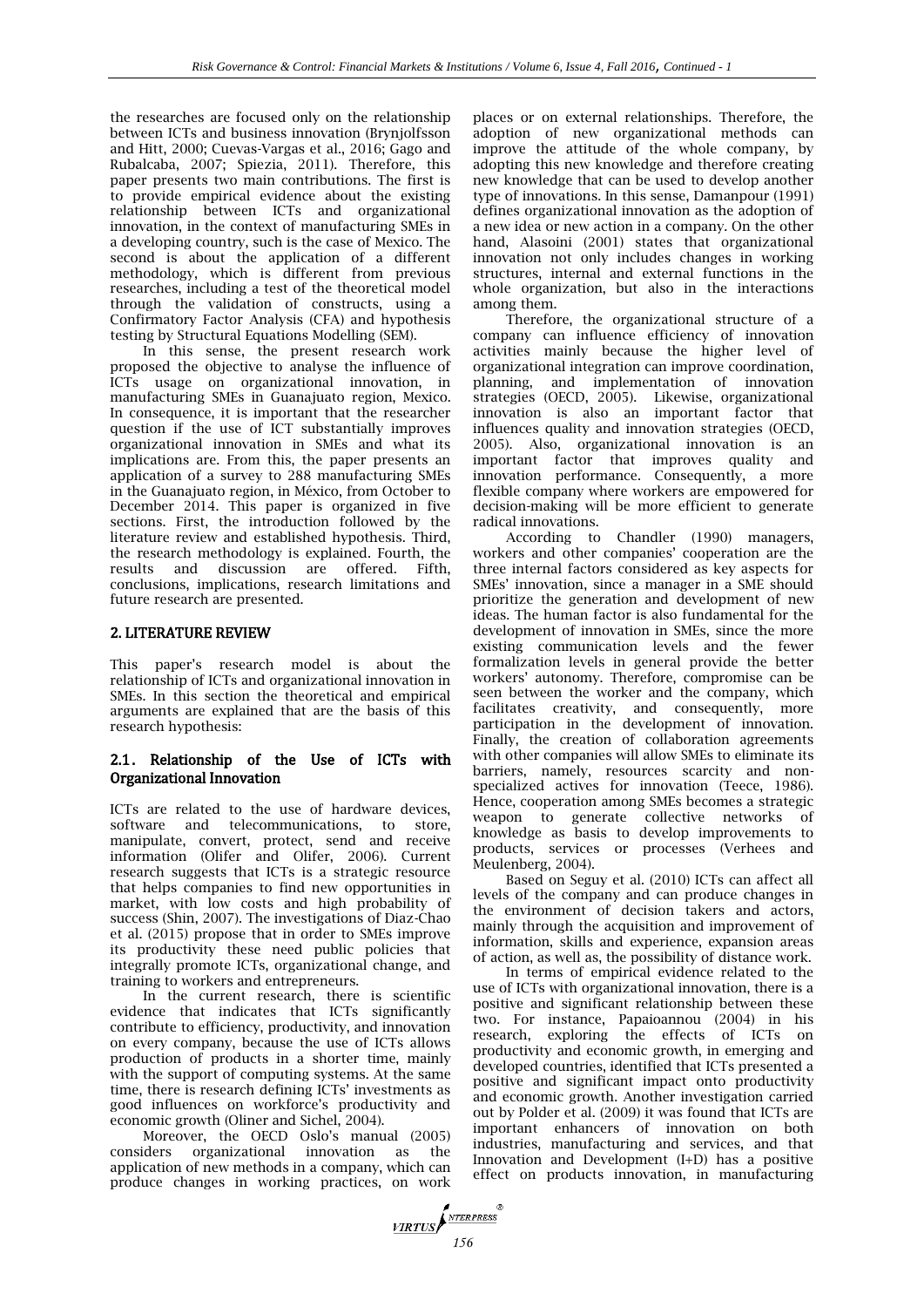companies; highlighting that organizational innovation had stronger effects from productivity. Finally, there were identified positive effects from products and processes innovation when these were combined with organizational innovation. Whereas, Manochehri et al. (2012) on his research of 102 SMEs in Qatar, he identified, in this type of companies, that had important investment on ICTs because of their need to offer better and faster services to customers, to stay ahead with competence and to follow new management guidelines. Also, the benefits from adopting such ICTs have been reflected on its better relationships with customers and costs reductions. As a result, from this, it is possible to establish the following hypothesis.

*H1 : Greater use of ICTs, greater levels of organizational innovation.* 

## 3. METHODOLOGY

#### 3.1. Sample Design and Data Collection

An empirical research was performed using a quantitative approach of explanatory and cross sectional type through the statistical technique of Structural Equation Modeling (SEM). For the development of this research it was taken as a reference the database offered by the Business Information System of Mexico (2015), considering a sample of 288 SMEs from 1 to 250 employees in the manufacturing sector in Guanajuato, Mexico, with a confidence level of 95% and a margin of error of 5%. The survey was applied randomly and answered by the managers or owners of these kind of businesses during October-December 2014.

## 3.2. Measurement of Variables

To measure the use of ICTs, the scale used by Gonzálvez-Gallego et al. (2010) was adapted by adding it 2 items, to make a 16 items scale which was measured with a Likert-type scale of a 1 to 5 point range, which refer from low importance to high importance, and tested in other studies by Cuevas-Vargas et al. (2015). Regarding to the measurement of organizational innovation, an adapted scale proposed by Pinzón (2009) was considered, which is composed of 9 items, measured with a Likert-type scale of a 1 to 5 point range, which refer from total disagreement to total agreement.

## 3.3. Reliability and Validity

To evaluate the reliability and validity of the scales, a Confirmatory Factor Analysis (CFA) using the maximum likelihood method through the use of EQS 6.1 statistical software was performed, considering both latent variables as first order factors (Bentler, 2005; Brown, 2006; Byrne, 2006). From the obtained results, all values of the scales exceeded the recommended value of 0.7 for *Cronbach's Alpha* which provides evidence of reliability and justifies the internal reliability of the scales (Hair et al., 2010; Nunnally and Bernstein, 1994). The Composite Reliability (CRI) is greater than 0.70 (Fornell and Larcker, 1981), the Average Variance Extracted (AVE) was greater than 0.50 (Fornell and Larcker, 1981) in each and every one of the factors. Also robust statistical testing was used (Satorra and Bentler, 1988) in order to provide better evidence of statistical adjustments, as it can be seen in Table 1.

| <b>Variable</b>              | <b>Indicator</b> | <b>Robust</b><br><b>Factor Loading</b> |                      | Cronbach's Alpha | <b>CRI</b> | <b>AVE</b> |
|------------------------------|------------------|----------------------------------------|----------------------|------------------|------------|------------|
|                              |                  | >0.6                                   | t-value              | >0.7             | >0.7       | >0.5       |
|                              | IT <sub>2</sub>  | $0.808***$                             | $1.000^a$            |                  |            | 0.722      |
|                              | IT <sub>3</sub>  | $0.849***$                             | 31.266               |                  |            |            |
|                              | IT <sub>4</sub>  | $0.859***$                             | 26.987               |                  |            |            |
|                              | IT <sub>5</sub>  | $0.890***$                             | 22.802               |                  |            |            |
|                              | IT <sub>6</sub>  | $0.833***$                             | 18.113               |                  | 0.973      |            |
|                              | IT7              | $0.884***$                             | 23.577               |                  |            |            |
| Use of ICTs                  | IT <sub>8</sub>  | $0.824***$                             | 18.741               | 0.973            |            |            |
|                              | IT <sub>9</sub>  | $0.854***$                             | 20.758               |                  |            |            |
|                              | IT10             | $0.846***$                             | 20.177               |                  |            |            |
|                              | IT11             | $0.818***$                             | 18.139               |                  |            |            |
|                              | IT13             | $0.878***$                             | 21.479               |                  |            |            |
|                              | IT14             | $0.884***$                             | 23.360               |                  |            |            |
|                              | IT <sub>15</sub> | $0.843***$                             | 20.050               |                  |            |            |
|                              | IT16             | $0.823***$                             | 18.510               |                  |            |            |
| Organizational<br>Innovation | ORI1             | $0.770***$                             | $1.000$ <sup>a</sup> |                  | 0.920      | 0.590      |
|                              | ORI <sub>2</sub> | $0.873***$                             | 17.558               |                  |            |            |
|                              | ORI <sub>3</sub> | $0.825***$                             | 15.283               |                  |            |            |
|                              | ORI4             | $0.786***$                             | 14.683               | 0.923            |            |            |
|                              | ORI5             | $0.796***$                             | 15.321               |                  |            |            |
|                              | ORI <sub>6</sub> | $0.690***$                             | 10.932               |                  |            |            |
|                              | ORI8             | $0.690***$                             | 11.438               |                  |            |            |
|                              | ORI <sub>9</sub> | $0.694***$                             | 10.671               |                  |            |            |

**Table 1.** Internal consistence and convergent validity of the theoretical model

**S-B X²= 553.122 on 208 df; (S-B X²/df)= 2.65; p= 0.000; RMSEA= 0.079; NFI= 0.912; NNFI= 0.937; CFI= 0.943**  $\mu$  = Parameters constrained to this value in the identification process; Significance level= \*\*\* = p < 0.001; \*\* = p < 0.05  *CRI= Composite Reliability Index; AVE= Average Variance Extracted* 

Therefore, it was found that the original model showed level adjustment problems, so it was necessary to eliminate three observable variables to the whole theoretical model, two observable

**VIRTUS**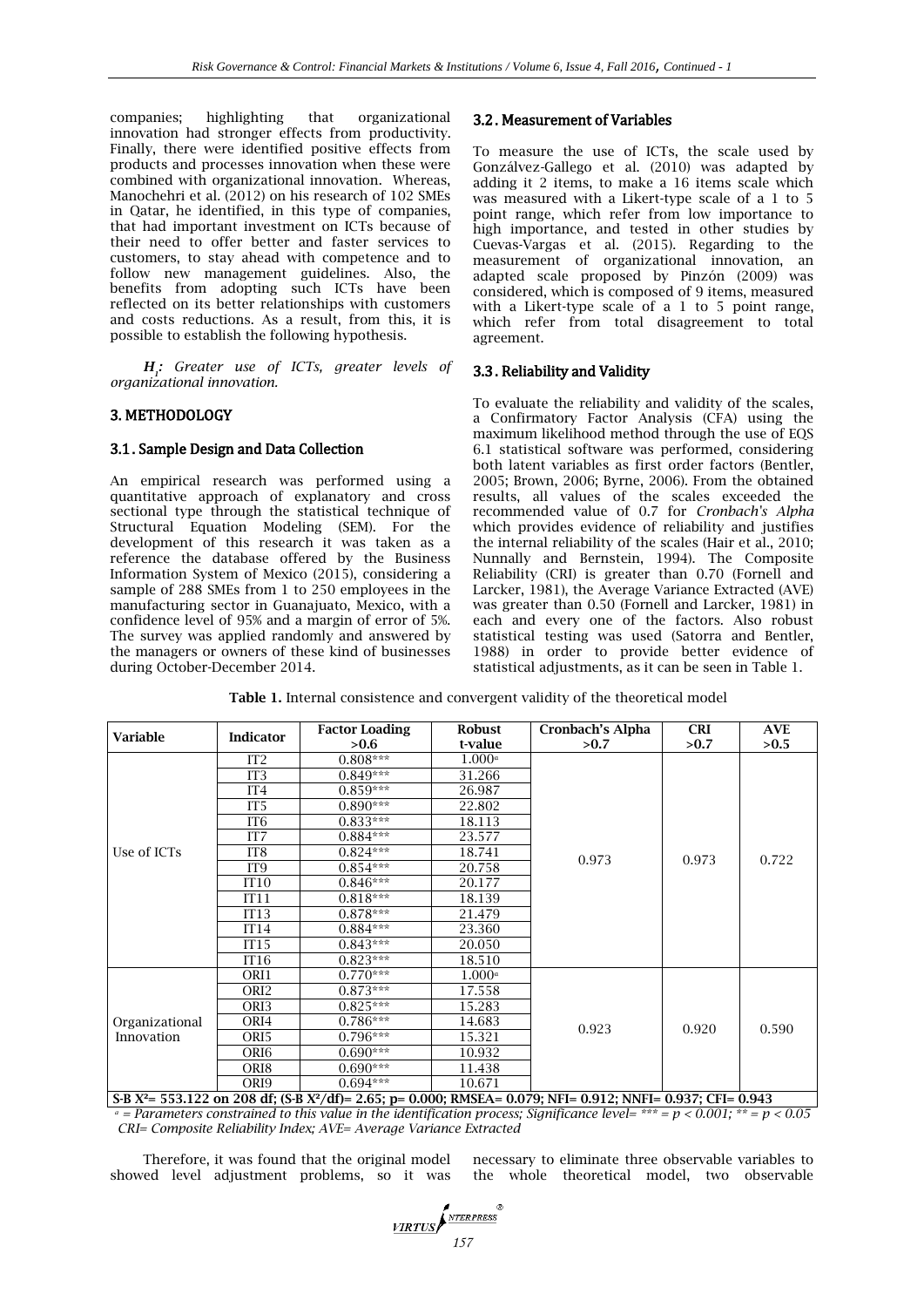variables to the construct use of ICTs (IT1) and (IT12), and another one to the organizational innovation latent variable (ORI7), due to the fact that their factor loadings were under the value of 0.6 suggested by Bagozzi and Yi (1988), so that the model got a very good adjustment of the data taking into reference robust statistics, since the values of NFI, NNFI and CFI are higher than 0.90 (Bentler, 2005; Brown, 2006; Byrne, 2006; Hair et al., 2010); S-B  $X^2$ /df is lower than 3.0 (Hair et al., 2010); and RMSEA is less than 0.08, which are acceptable (Hair et al., 2010; Jöreskog and Sörbom, 1986), which can be seen in Table 1. Hence, as evidence of convergent validity, the results of CFA indicate that all the items of the related factors are significant ( $p < 0.001$ ), the size of all the standardized factor loadings are greater than 0.60 (Bagozzi and Yi, 1988).

With regard to the evidence of discriminant validity, the results are presented in Table 2, where the measurement is provided in two forms, the first one with a 95% interval of reliability, below the diagonal numbers (in bold), none of the individual elements of the latent factors of the correlation matrix contains the value 1.0 (Anderson and Gerbing, 1988). Second, above the diagonal the extracted variance between the pair of constructs is lower than its corresponding AVE (Fornell and Larcker, 1981). Therefore, based on these criteria, it can be concluded that the different measurements in this study demonstrate sufficient evidence of reliability and convergent and discriminant validity of the adjusted theoretical model.

|  |  | <b>Table 2.</b> Discriminant validity measuring of the theoretical model |
|--|--|--------------------------------------------------------------------------|
|--|--|--------------------------------------------------------------------------|

| Variables                                                 | Use of ICTs    | Organizational Innovation |
|-----------------------------------------------------------|----------------|---------------------------|
| $P$ T $Q$ T $\overline{P}$<br>Use -<br>0ľ<br>$\mathbf{r}$ | 700<br>v. 174  | 0.288                     |
| Organizational Innovation                                 | 0.950<br>J.594 | 0.590                     |

#### 4. RESULTS

For the statistical results of the research hypothesis, Structural Equation Modeling was performed using the statistical software EQS 6.1, from first order application of CFA (Bentler, 2005; Brown, 2006; Byrne, 2006), with the same variables to check the model structure and get the results that allow us to contrast the raised hypothesis presented in Table 3. Likewise, the nomological validity of the theoretical model was examined through the Chi-squared test, which consists on comparing the results obtained between the theoretical model and the measurement model, where results indicate that differences between these two models are not significant, which allows to define an explanation about the relationships between the two latent constructs (Anderson and Gerbing, 1988; Hatcher, 1994).

| <b>Table 3.</b> Structural Equation Modeling results from the theoretical model |  |  |  |  |  |  |  |
|---------------------------------------------------------------------------------|--|--|--|--|--|--|--|
|---------------------------------------------------------------------------------|--|--|--|--|--|--|--|

| Hypothesis                                                                                                                                | Path              | <b>Standardized Path Coefficients</b> | Robust t-value | R Square |  |  |  |
|-------------------------------------------------------------------------------------------------------------------------------------------|-------------------|---------------------------------------|----------------|----------|--|--|--|
| H1: Greater use of ICTs,   Use of ICTs $\rightarrow$                                                                                      |                   |                                       |                |          |  |  |  |
| levels<br>greater                                                                                                                         | of Organizational | $0.620***$                            | 9.223          | 0.384    |  |  |  |
| organizational innovation                                                                                                                 | I Innovation      |                                       |                |          |  |  |  |
| S-B X <sup>2</sup> = 553.119; df = 208; (S-B X <sup>2</sup> /df) = 2.65; p = 0.000; RMSEA = 0.079; NFI = 0.912; NNFI = 0.937; CFI = 0.943 |                   |                                       |                |          |  |  |  |
|                                                                                                                                           |                   |                                       |                |          |  |  |  |

*Significance level: \*\*\* = p < 0.001; \*\* = p < 0.05; \* = p < 0.1*

Thus, in regard to the hypothesis  $H_1$ , the results presented in Table 3 ( $\beta$  = 0.620, p < 0.001), indicate that the use of ICTs has positive and significant impact on organizational innovation, since the use of ICTs impacts positively by 62% on organizational innovation, so that the **H<sup>1</sup>** is accepted. Therefore, based on the results obtained through the SEM, we can infer that organizational innovation is explained in 38.4% by the use of ICTs, according to the obtained value of R-squared.

Hence, our results are consistent with findings from other empirical research, since it was found that there is a positive and significant impact of the use of ICTs on organizational innovation. Firstly, there is agreement with the findings of Papaioannou (2004) in their longitudinal study about developed and developing countries; they also confirm the findings by Polder et al. (2009) in their study in Netherlands; and finally, they corroborate the results obtained by Manochehri et al. (2012) in their study of SMEs in Qatar.

#### **CONCLUSION**

Based on the stated objective it is concluded that the use of ICTs impacts positively and significantly on organizational innovation in manufacturing SMEs in Guanajuato, therefore, the results obtained in this

study are of great value to decision makers of these kind of businesses in a developing country, since the use of ICTs is a fundamental strategy should be considered within the business strategies of an organization, due to the fact that the use of ICTs substantially influence on organizational innovation. Also, it has been found that manufacturing SMEs in Guanajuato have given more importance to the use of ICTs in inventory management, control of production, and to place orders with their suppliers, which has impacted both on the relations with their suppliers, and on quality control of products with their suppliers; neglecting a bit the use of ICTs to exchange documents with customers and the quality of customer service.

For this reason, managers or owners of these businesses should pay special attention to these two variables, because if they take advantage of the use of ICTs to exchange documents (information) with their customers, they may have more contact with their clients, allowing them to meet their needs, requirements and preferences, and in this way to anticipate their needs by offering them innovative products and / or services that enable their firms to stay ahead in the market; likewise, managers should work more with their employees care and customer service, in order to increase the quality of customer service, which can be seen reflected in their

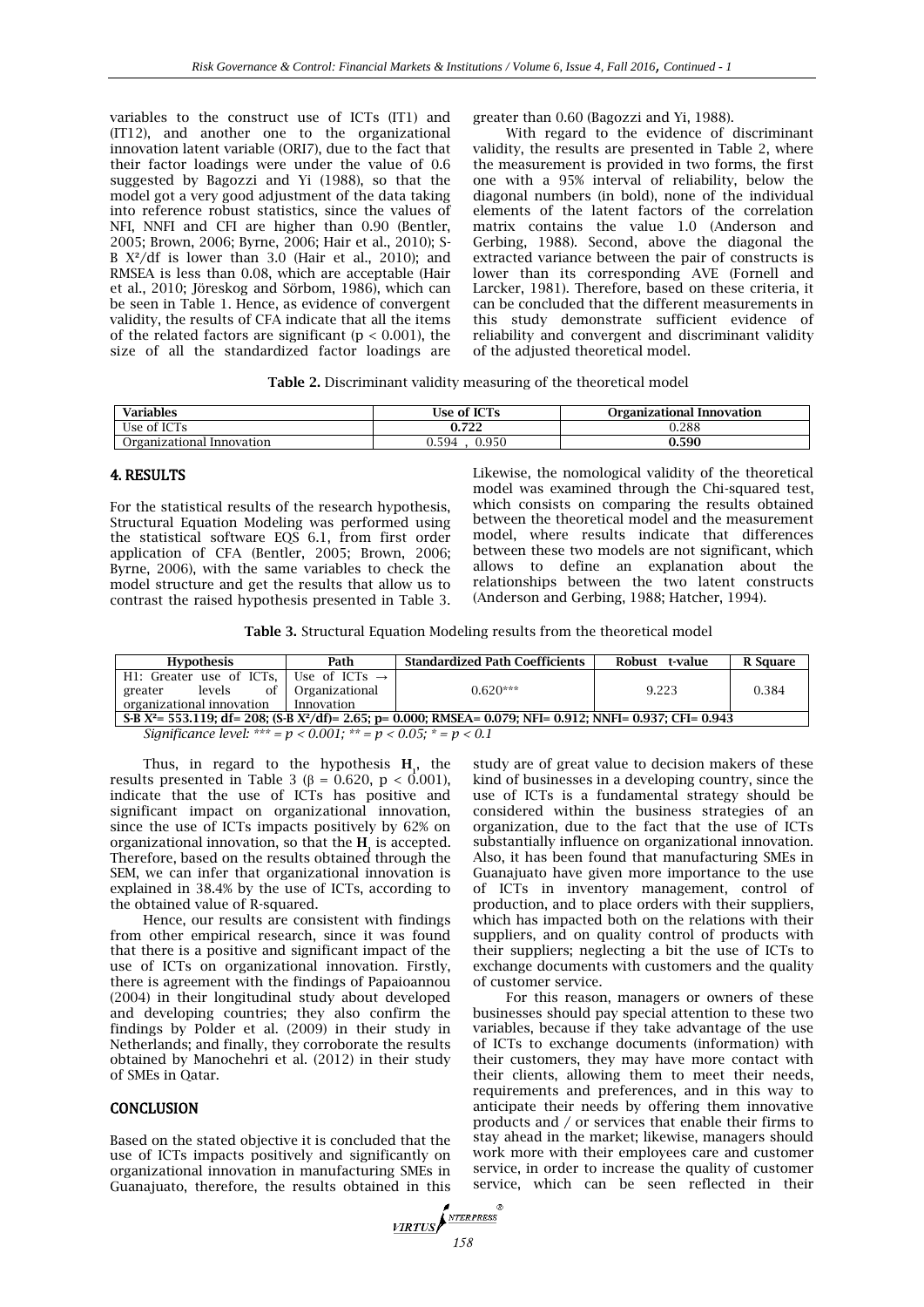satisfaction and increased purchases, resulting in a good financial performance. In this sense managers are advised to have habits and continuous improvement programs, to focus on service delivery, using ICTs adequately, and have customer service (Cassivi et al., 2008).

Also, it has been found that the use of ICTs has impacted mainly on the following aspects of organizational innovation, namely the introduction of new practices to improve learning and knowledge sharing within the company; the introduction of new training courses and staff training issues that undoubtedly have enabled these organizations improve their organizational innovation. However, it has been found that manufacturing SMEs in Guanajuato, almost completely neglected collaboration with research organizations; and to a lesser extent they have neglected the development of new relationships with other companies or public institutions, as well as establishing new partnerships with suppliers. For this reason, managers should look within their strategies, the collaboration strategy as collaborative activities play an essential role in the development of innovation within SMEs, since collaboration with universities and research institutions (Cohen et al., 2002), suppliers and users of the products and / or services (Lundvall, 1988), and other competitors (Coombs et al., 1996), raises the growth and the chances of success of SMEs (Motohashi, 2008).

In conclusion, managers and owners of these businesses should incorporate the use of ICTs not only as a key element in their business strategies, but also as part of their daily activities. In this sense, depending on the level of implementation of the use of ICTs, this effect will be reflected in increasing their level of organizational innovation, by virtue of the use of ICTs is an enabler of innovation, it allows for better efficiency in organizing tasks and helps to reduce costs and delivery times for orders, brings them closer to their customers and allows them to keep up with the needs and trends of their customers, which can be seen reflected in product or service innovations, which allow these kind of firms to satisfy their customers, improve their sales and increase their profits.

Similarly, they should take special care in collaboration mainly with suppliers, since this type of agents has more information, knowledge and experience of the market, which can be shared with producing companies of goods and services, to improve or innovate products, and thereby generate higher performance in enterprises (Corsten and Felde, 2005).

Within the constraints, one can note that the surveys were answered from the point of view of the managers of manufacturing SMEs in Guanajuato, which may lend itself to subjectivity. It is recommended to replicate the model in other regions with a more representative sample of the different sectors of the economy considering companies with more than 10 and up to 250 workers in order to increase the validity of the model. Finally it is suggested to investigate what would be the effects of organizational innovation in the adoption of ICTs, and how much would improve company performance by incorporating the financing variable, and how the model would behave if we included

*159* 

control variables such as age and size of the company.

#### ACKNOWLEDGEMENT

The authors wish to thank the Editor and the referees for their valuable comments.

#### REFERENCES:

- 1. Alasoini, T. (2001), "Promoting network-based organisational innovations: a new approach in Finnish labour and technology policies", International Journal of Technology Management, Vol. 22 No. 1-3, pp. 174-188.
- 2. Anderson, J. and Gerbing, D. (1988), "Structural equation modeling in practice: a review and recommended two-step approach", Psychological Bulletin, Vol. 103 No. 3, pp. 411-423.
- 3. Bagozzi, R.P. and Yi, Y. (1988), "On the evaluation of structural equation models", Journal of the Academy of Marketing Science, Vol. 16 No. 1, pp. 74-94.
- 4. Bentler, P.M. (2005), EQS 6 Structural Equations Program Manual, Multivariate Software, Encino, CA.
- 5. Bresnahan, T., Brynjolfsson, E., and Hitt, L.M. (2002), "Information technology, workplace organization and the demand for skilled labor: Firm level comments Firm level evidence", Quarterly Journal of Economics, Vol. 117 No. 1, pp. 339-376.
- 6. Brown, T. (2006), Confirmatory Factor Analysis for Applied Research, The Guilford Press, New York, NY.
- 7. Brynjolfsson, E. and Hitt, L. (2000), "Beyond computation: Information technology,<br>
organizational information and business organizational information and business performance", Journal of Economic Perspectives, Vol. 14 No. 4, pp. 23-48.
- 8. Byrne, B.M. (2006), Structural Equation Modeling with EQS, basic concepts, applications and programming 2nd edition, LEA Publishers, London.
- 9. Cassivi, L., Hadaya, P., Lefebvre, E., and Lefebvre, L.A. (2008), "The role of collaboration on process, relational and product innovations in supply chain" International Journal of e-Collaboration, Vol. 4 No. 4, pp. 11-32.
- 10. Chandler, A.D. (1990), Strategy and Structure: Chapters in the history of the industrial enterprise Vol. 120, MIT Press, Massachusetts.
- 11. Cohen, W.M., Nelson, R.R., and Walsh, J. (2002), "Links and impacts: the influence of public research on industrial R&D", Management Science, Vol. 48 No. 1, pp. 1-23.
- 12. Coombs, R., Richards, A., Saviotti, P.P., and Walsh, V. (1996), Technological collaboration: The dynamics of cooperation in industrial innovation, Edward Elder, Cheltenham.
- 13. Corsten, D. and Felde, J. (2005), "Exploring the performance effects of key supplier collaboration", International Journal of Physical Distribution & Logistics Management, Vol. 35 No. 6, pp. 445-461.
- 14. Cuevas-Vargas, H., Aguilera, E.L., González, A.M., and Servín, J.L. (2015), "The use of ICTs and its relation with the competitiveness of Mexican SMEs", European Scientific Journal, Vol. 11 No. 13, pp. 294-310.
- 15. Cuevas-Vargas, H., Estrada, S., and Larios-Gómez, E. (2016), "The effects of ICTs as innovation facilitators for a greater business performance.